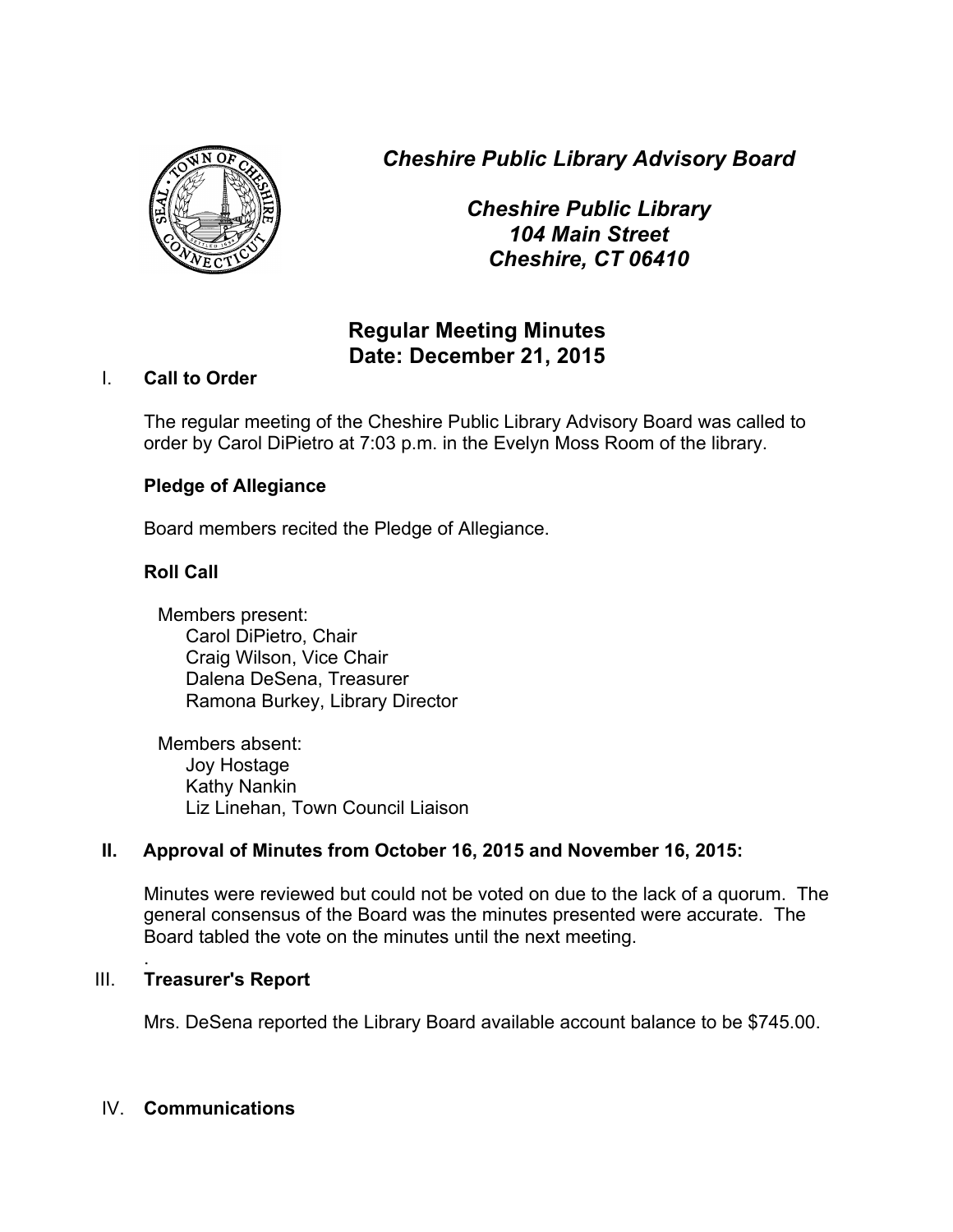2

None.

## V. **Report of the Chair –** Carol DiPietro, Chair

On Wednesday, December 9<sup>th</sup>, Mrs. DiPetro and Mrs. DeSena attended Holiday Luncheon at the library hosted by Ramona Burkey and Deb Rutter.

Mrs. DiPietro will be away from January – March 2016. Mr. Wilson will chair the January 25, 2016 meeting. Mrs. DeSena will chair the February 22, 2016 and the March 21, 2016 meeting.

## VI. **Report of the Library Director –** Ramona Burkey presented her report.

## **Technology**

#### **Programs and Services**

Circulation for November was 31,741 items, which was 6.3% higher than that of November 2014. Bear in mind that we were not open Sundays in November 2014, but we were open Sundays this November.

Fine Free Week: We forgave fines on 1,347 items, for a total of \$3,062.47 waived. We collected 189 pounds of food and necessities for the Cheshire Community Food Panty, and patrons donated a total of \$275 in monetary contributions to the Food Pantry.

The library will be closed on Thursday, December 24 and Friday, December 25. We will close at 4:00 p.m. on December 31 and will be closed all day on January 1, 2016.

#### *Please see our monthly calendars for a full listing of library programs and events.*

#### **Personnel**

We will be interviewing for the positions of Library Technical Assistant (15 hours) and Librarian (20 hours, in Adult Services) just after the New Year.

Gail Roberts' (Head of Technical Services) last day of work is Tuesday 12/22/15. We will miss her greatly and we wish her a wonderful and enjoyable retirement.

I will be attending the next Personnel Committee meeting to request that Gail's position be increased to 35 hours per week, in keeping with all other supervisory positions in the Library. If the Town Council approves the changes, we could advertise for applicants for the position as early as mid-January.

## **Financial**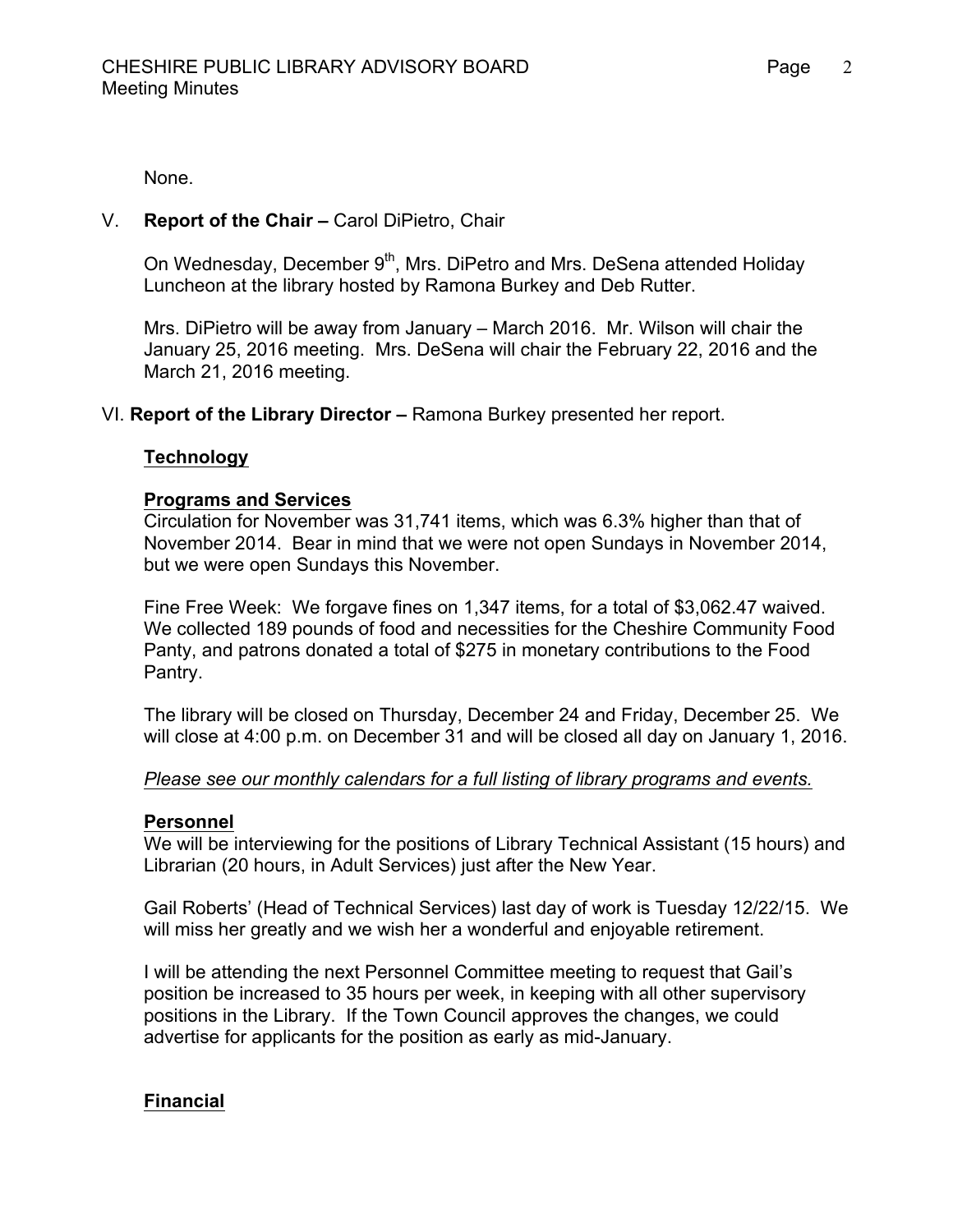I'm pleased to announce that the State Library has approved our request for a \$250,000 Category 2 Construction Grant. That plus \$250,000 from the Town in capital improvements funding will allow us to refurbish the Upper and Lower Levels of the library, similar to what we did on the Main Level in 2012. We will be able to request to be added to the State Bond Commission agenda as soon as our local funding is appropriated (late summer 2016, at the earliest, since the local capital funding is earmarked in the 2016-2017 Capital Expenditure Plan).

I've begun working on the 2016-2017 budget request, which is due to the town manager on January 15, 2016. I will be asking for no major programmatic changes or increases. I welcome your suggestions and questions about the budget process.

We now offer CPL Gift Bags to people who donate to the library in honor of another person. These keepsake bags make great teacher gifts, and they're also great for "that person who already has everything." They also happen to hang quite nicely on a tree… Donated funds go into the Library Gift Account, to be used for programs, collections and equipment. So far we have raised more than \$100.00!

Mrs. DeSena asked about the possibility of patrons sponsoring bricks at the library, as was done as a fundraiser for the Kids in Motion Playground at Bartlem Park. Children enjoy seeing their names on bricks or tiles. Ms. Burkey thought this was a good idea to consider for future projects.

Mrs. Burkey shared statistics on the library's services. She calculated that for the library's \$1.7 million budget, they provide \$15.5 million of value to the town, including circulation items (books, movies, etc.), tech help, internet access, programs, database access, reference questions and meeting room usage. The library provides a more than \$8 return on every \$1 invested into the library. Mrs. DiPietro stated she would love to see this information appear in the Cheshire Herald for residents to see the value provided by the library.

Mrs. Burkey also provided statistics for Cheshire's library as compared to other towns in the state. For Total Circulation FY 2015, Cheshire ranked  $16<sup>th</sup>$  with a circulation of 407,843. For Circulation Per Capita FY 2015, Cheshire ranked 23<sup>rd</sup> with 13.9. For Collection Turnover FY 2015, Cheshire ranked  $10<sup>th</sup>$  with 3.0.

## **Buildings and Grounds**

## **Policies and Planning**

We anticipate that negotiations for the successor bargaining unit contract will begin early in the new year. The current contract expires on June 30, 2016.

We will continue our strategic plan renewal process with a patron survey just after the new year.